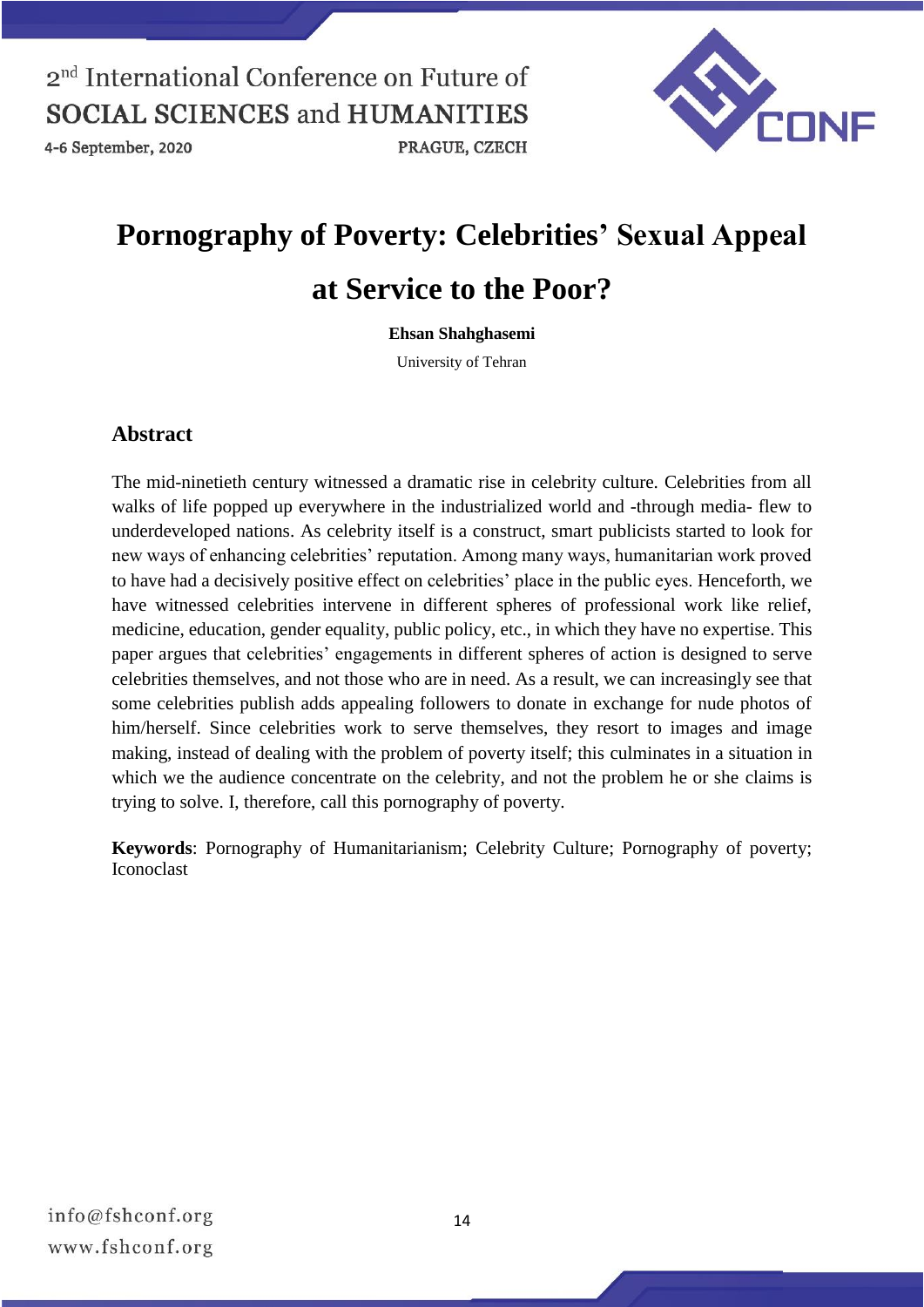

4-6 September, 2020

#### **Introduction: The Image and the Pornography**

We have been bombarded by images of all kinds for more than a century, but the past two decades have witnessed a big surge in image production and distribution. It is now too hard to avoid the influx of images, whether on the screen of our cellphones or the electronic billboards, big mal monitors, bus stop boards, or even taxi seat monitors. The more prosperous a country is, the more its citizen will have to deal with this influx of images. One recurring kind of image that we see these days, is celebrity images. Most brands now are well aware of the value celebrities have to us and therefore, on most ads, a celebrity is smiling at us and invites us to buy something -or some idea.

PRAGUE, CZECH

Western philosophy, however, has been always pessimistic towards "the image." In the Allegory of the Cave, Plato presents most of his major philosophical assumptions: his belief that the world revealed by our senses is not the real world but only a poor copy of it, and that the real world can only be apprehended intellectually:

And is there anything surprising in one who passes from divine contemplations to the evil state of man, misbehaving himself in a ridiculous manner; if, while his eyes are blinking and before he has become accustomed to the surrounding darkness, he is compelled to fight in courts of law, or in other places, about the images or the shadows of images of justice, and is endeavoring to meet the conceptions of those who have never yet seen absolute justice? (*The Republic*, 360 B.C.E, quoted in Jowett, 1991, 258).

In 330 B.C.E Alexander the Great took Persepolis and his soldiers burned this monumental city, but not before they made sure faces of most sculptures were destroyed. They might have known that in ancient Iran the king was in the likeness of God and hence a prince who had a scar on his face could not become a king (Shahghasemi and Tafazzoli, 2013). These incidents happened four centuries before Christ, but the pessimism towards the image remained even after the spread of Christianity.

Icons (Greek *eiko n*, 'image') were originally small paintings of Christian saints and holy beings. The term 'icon' referred commonly to images or objects that gain power from what they stood for. In today's culture, it describes outstanding people and significant objects: a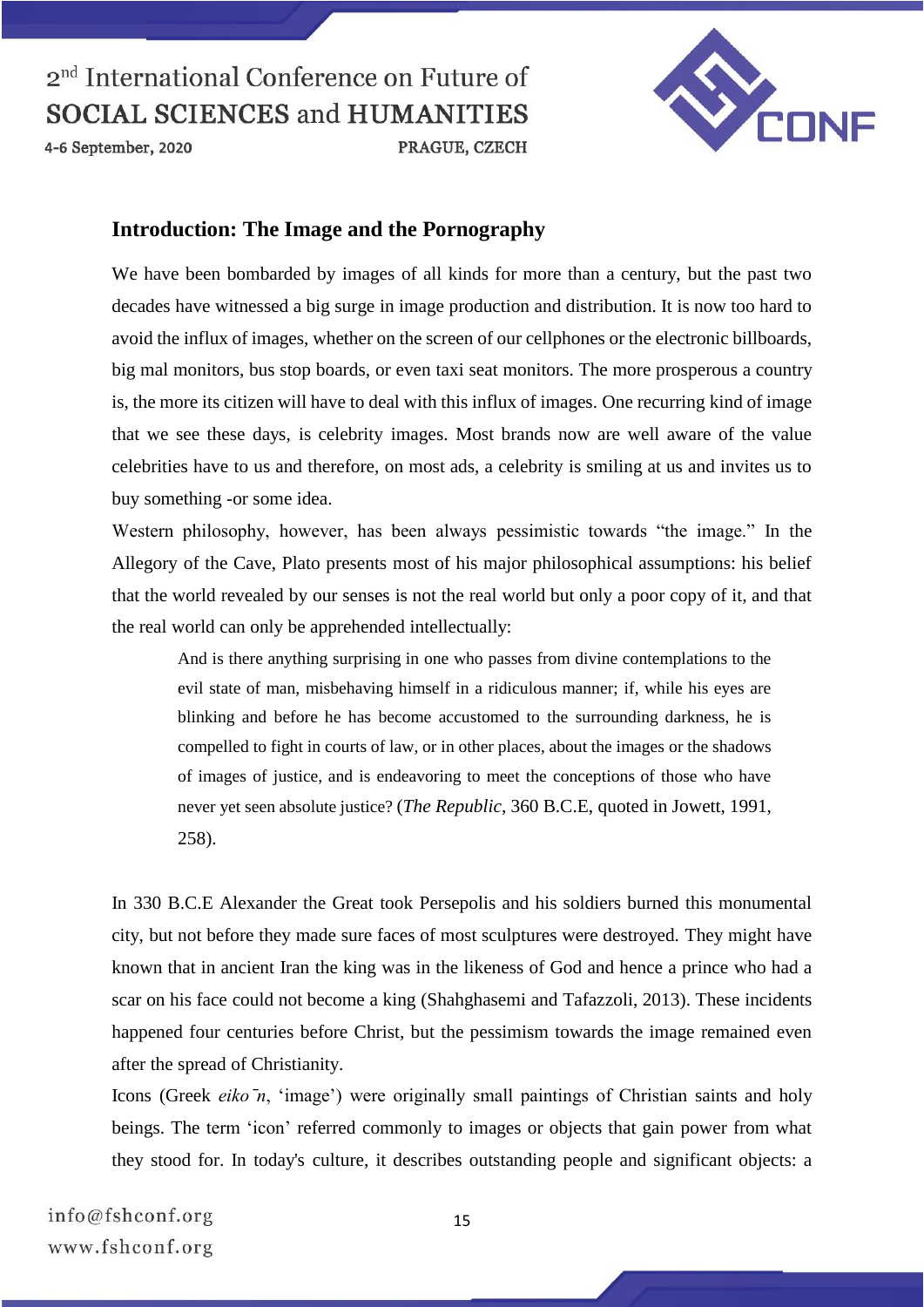4-6 September, 2020



celebrity, symbolic building, influential design, or brand. As icons 'borrow' power from the thing represented, their histories have always been controversial.

PRAGUE, CZECH

Prohibitions against images of the divine are found in many religious texts and Judeo-Christian doctrine asserts that humans were created in the 'image and likeness' of the Lord, and the Lord prohibited the worship of graven idols (Soules, 2015: 38-39). The Byzantine iconoclastic controversy, the great struggle against religious images in the Christian world of the time which began between 724 and 726 with orders of the emperor Leo III against the images and ended up with the establishment of the institution of the Feast of Orthodoxy in 843, could have become the biggest crisis of the whole Christian community of the time (Ladner, 1940). During the 13<sup>th</sup> century, Thomas Aquinas, shocked at the spectacle of a moving, talking head that Albertus Magnus had made of baked clay, smashed it, thinking it a great evil (White 1964, quoted in Lister, et al., 2009: 348). Later, Protestants destroyed Catholic icons during the Reformation, as did French and Russian revolutionaries in their time. In British Columbia, the colonial government of the late nineteenth and early twentieth centuries prohibited the First Nations potlatch and confiscated its spiritual regalia (Soules, 2015: 38-39).

Iconoclasm has not been limited to religious fanatics, and thinkers from all walks of ideologies have theorized it. For Fredric Jameson

The visual is essentially pornographic, which is to say that it has its end in rapt, mindless fascination; thinking about its attributes becomes an adjunct to that, if it is unwilling to betray its object; while the most austere films necessarily draw their energy from the attempt to repress their own excess (rather than from the more thankless effort to discipline the viewer). Pornographic films are thus only the potentiation of films in general, which ask us to stare at the world as though it were a naked body... The mysterious thing reading [becomes] some superstitious and adult power, which the lowlier arts imagine uncomprehendingly, as animals might dream of the strangeness of human thinking (Jameson 2016: 1).

Jameson, therefore, believes those who have the temerity to enjoy visual pleasure, rather than the discipline of reading, are pornographers at best, most likely animals. The visual has a physical nature and it marks it as a debased activity, while reading is somehow divorced from the physicality (Mirzoeff, 2010).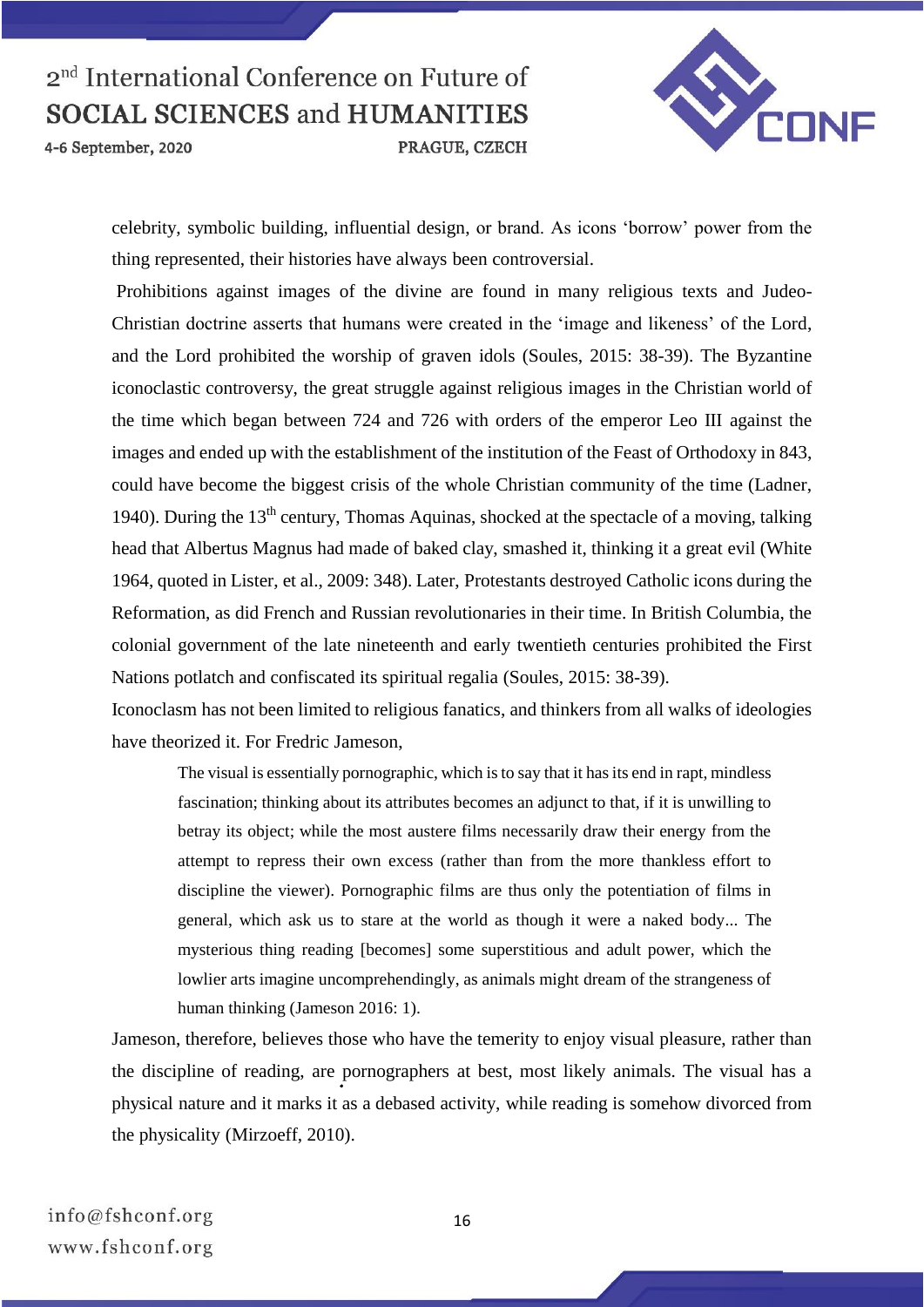

4-6 September, 2020

Similarly, the French philosopher Jean Baudrillard, a "strong simulacrist," declared that in the media and consumer society, we are caught up in the play of images, spectacles, and simulacra, that less and less related to an outside, to an external "reality," so much so that the very concepts of the social, political, or even "reality" becomes devoid of meaning. In this situation, the "narcoticized" and "mesmerized" media-saturated consciousness becomes so much fascinated with image and spectacle that the concept of meaning itself which depends on stable boundaries, fixed structures, and shared consensus, goes away (Kellner, 2019; also see Capovin, 2008).

PRAGUE, CZECH

### **Pornography of Poverty**

Over the last few decades, celebrities have found themselves responsible not only to act in movies, sing on the scenes or kick the ball on the field, but also to help the humanity getting rid of all its miseries. UNICEF Goodwill Ambassador Orlando Bloom tries to rescue children in conflict-heavy regions, U.N. Goodwill Ambassador and HeForShe advocate Emma Watson fights for global gender equality, UNHCR Goodwill Ambassador Kristin Davis tries to solve the problems of refugees all over the world.

Angelina Jolie helps UN take care of refugees and the global soccer championship Lionel Messi who serves as a global brand ambassador for Gillette, Turkish Airlines, Tata Motors, Ooredoo, and some other brands, also serves a UNICEF goodwill ambassador to bring public awareness to the plight of the Haiti's children.

I am pessimistic about humanitarian interventions of celebrities; I cannot understand how people who are incapable to bring happiness to people around themselves want to make the world a better place, or, people who have been bad students in the school now proudly declare they want to make the world "aware." I think a great global seduction is underway here, and this seduction industry will continue to be profitable for many years to come.

Lissner (1981) wrote that "the public display of an African child with a bloated kwashikorkorridden stomach in advertisements is pornographic, because it exposes something in human life that is as delicate and deeply personal as sexuality, that is, suffering" (quoted in Van Schagen, 2015: 63). In an April 1989 article titled "Pretty as a Picture" Paddy Coulter states, "The wideeyed child, smiling or starving, is the most powerful fundraiser for aid agencies. But no matter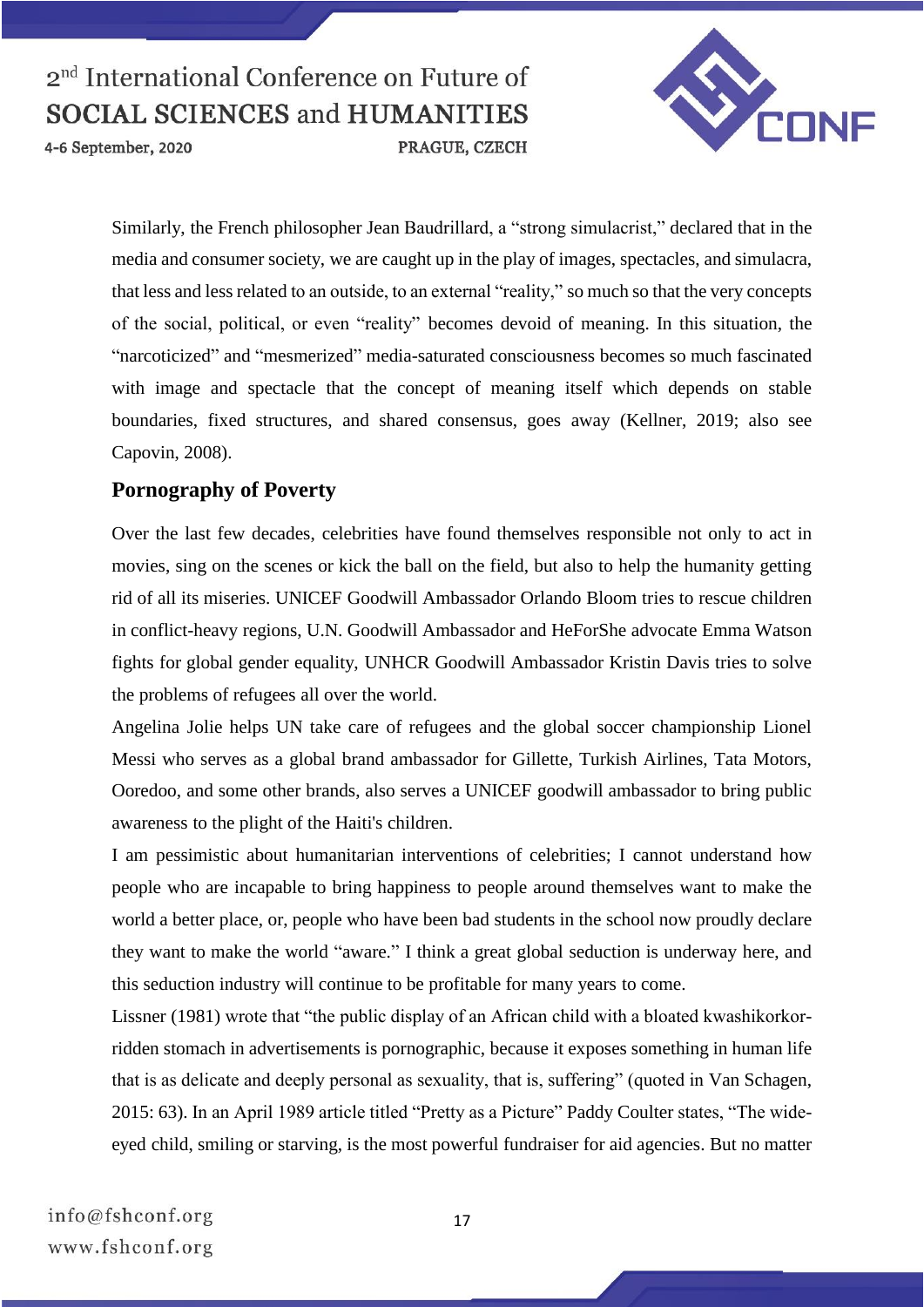4-6 September, 2020

PRAGUE, CZECH



how effective the image, the message can be very destructive" (Plewes and Stuart, 2006: 26). Also, Burman (1994) brings our attention to "disaster pornography" (Van Schagen, 2015: 63). I follow Lissner and other critical thinkers and call this *pornography of poverty* because it has many similarities with pornography. Development practitioners in the North and in the South use this term to describe the worst of the images that exploit the poor for little more than voyeuristic objectives; in pornography of poverty, people are portrayed as helpless and passive objects (Plewes and Stuart, 2006). The pornography of poverty deceives us, resulting in drowning out dissenting voices instead of heeding them, simplification instead of considered examination, razzle-dazzle instead of content (Kapoor, 2012).

#### Female Portrayal

In the pornography industry, women are portrayed more than men; also, this is one of the few jobs in which women are paid more. Female porn actresses usually out-earn their male colleagues by a lot. The average porn actress earns between \$800 and \$1,000 for a male-female sex scene, while men in the porn industry average \$500-\$600 per scene. Top female porn actress can make as much as \$2,000 or \$2,500 per scene, depending on what exactly is being filmed. Female pornstars might earn a six-figure income while their male colleagues earn no more than \$1,500 per scene (Stanger, 2016).

In the similar industry or pornography of poverty, women are portrayed much more than men. One striking characteristic of poverty porn is that it invariably focuses on the suffering of women and children (Campbell et al., 2005; quoted in Van Schagen, 2015: 63). Paddy Coulter (1989) noted that one U.K. study found that 60 percent of fund-raising photographs in Great Britain were of women and children portrayed as "victims" (Plewes and Stuart, 2006: 26). When Children International seeks sponsors for children, seventeen out of eighteen of the children it shows are female. The viewer is told, "When you adopt a child, she will write, she will have food, she . . ." In other ads, poverty itself is defined as "hunger and a little girl . . ." (Farrel, 2014: 203). Pictures of women and children also possess strong emotional power. A Reuters employee explains that the directive for photographers is "trying to convey an emotion and basically that's it. It sounds easy but it is the hardest part of the job and how do you do that? You focus on children, you focus on women and that is it" (Van Schagen, 2015: 64).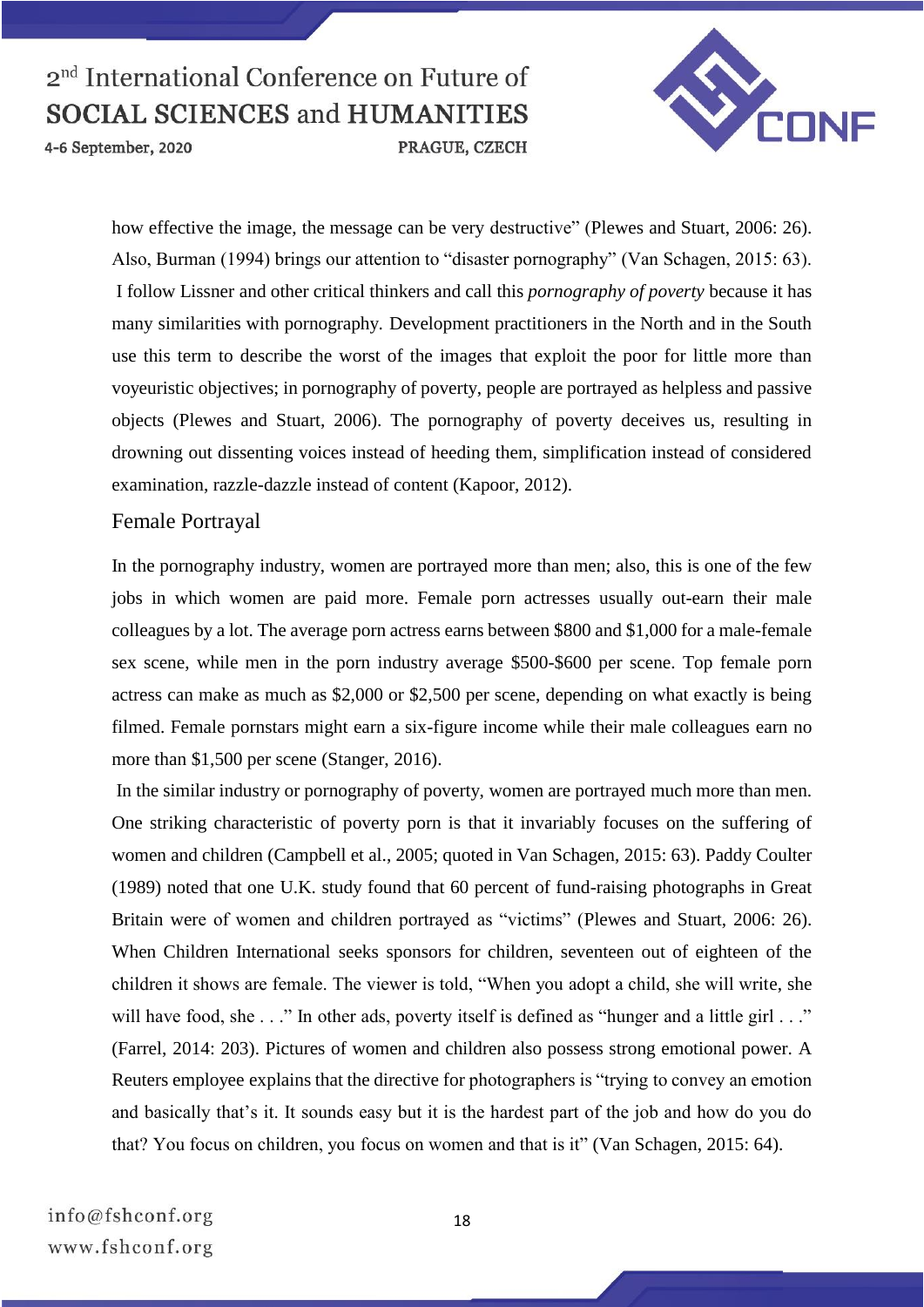

4-6 September, 2020



### Groomed and Naked Body

Like pornography, pornography of poverty shows a naked body: Naked body of poverty. Lissner argued that pornography entails "the exhibition of the human body and soul in all its nakedness, without any respect and piety for the person involved" (Lissner, 1981; quoted in Van Schagen, 2015: 63). Thus, pornography of poverty can be an exhibition of destitution and desperation; it exploits naked poverty to shock audiences. Pornography of poverty makes poverty consumable. Since the disaster of famine in Ethiopia during the 1980s, development representations of Africa have largely taken on the form of poverty porn (Van Schagen, 2015). Remember for example the award-winning image that is known as "The Struggling Girl." It was only after the spread of Internet that we knew Kevin Carter's apt framing gave us a false impression: The girl was saved and actually her parents were nearby trying to get food from UN representatives recently arrived at their village; moreover, the girl had been taken care of even before UN help came. Just as bodies are well-groomed and frames are aptly set in pornography, pornography of poverty makes use of the naked body of poverty. Medina Haeri wisely maintains that problems in Africa are "sensationalized and overly simplified in order to appeal to the broadest possible segment of the population" (Kapoor, 2012: 101).



*Figure 1 "The Struggling Girl" (1993); republished based on the rules of fair use.*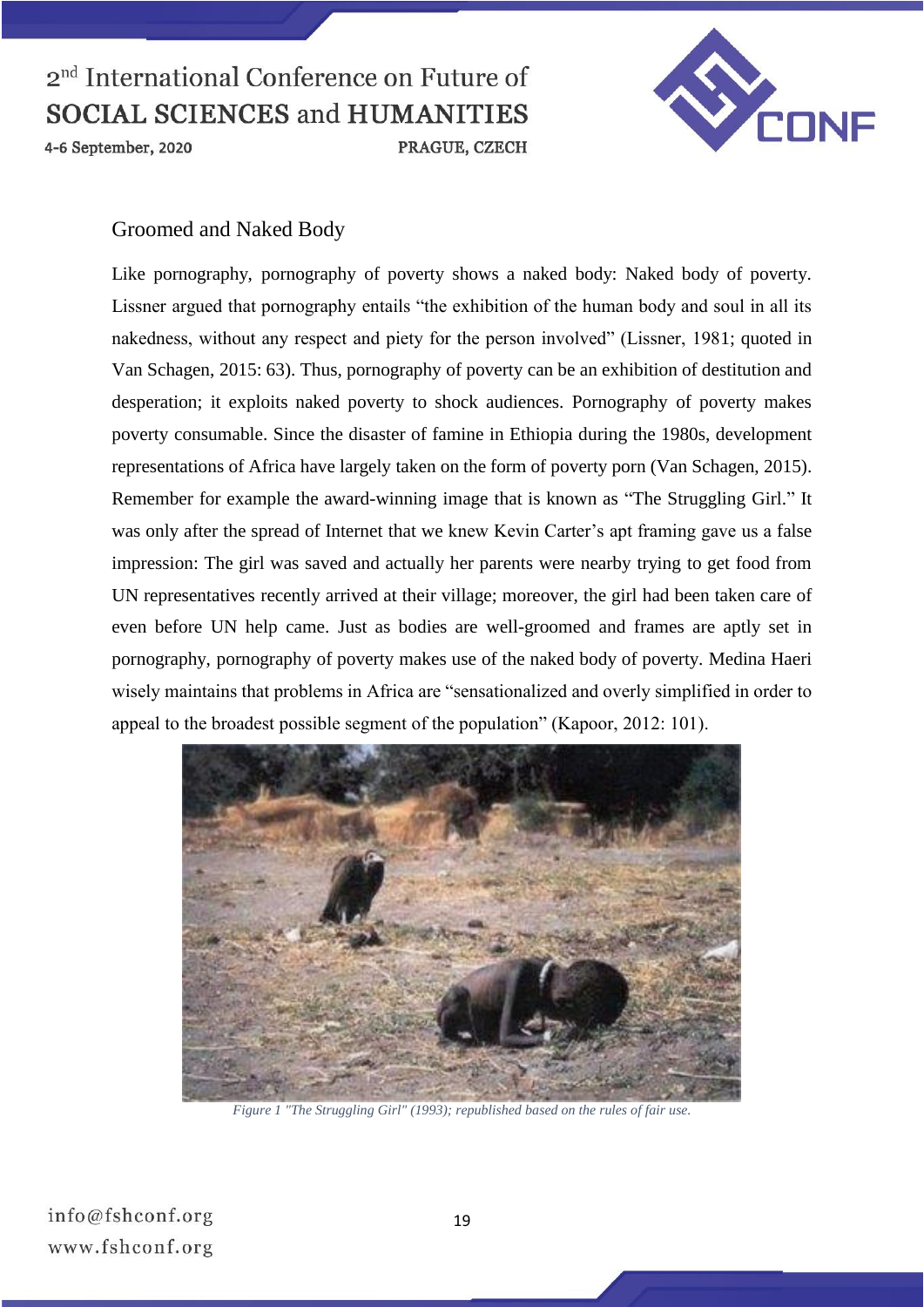4-6 September, 2020

CONF

In pornography, the generally male audience (Balon, 2016; Carroll et al., 2017) gaze at naked feminine body; in pornography of poverty, a male-dominated Western spectatorship gaze at the naked body of the poor "feminized Africa" (see for example Isaacson, 2020; Burrell, 2019; Kenpu, 2018, among others) and fantasize by the sublime of those horrible images.

PRAGUE, CZECH

#### Arrogance

In pornography, actors use their bodies to make money. People have always had a scornful view of the women who have to use their sexuality to make a living. Even porn superstars fail to get the respect of the public. But they are still useful since people can compare them with themselves and conclude their jobs and social status are not that bad. People create a *pornographic other* and pit it against their -supposedly- respected status. This construction of the other fuels our superiority and paternalism. "The starving African exists as a point in space from which we measure our own wealth, success, and prosperity, a darkness against which we can view our own cultural triumphs. Starvation clearly delineates us from them" (Maren, 1997). This construction of the other also perpetuates notions of Western dominance (Nathanson, 2013: 107)

This issue is not new. It has been decades that critics within the development community have been claiming that although pathetic images may capture hearts and loosen pocket- books, they also display the people of the developing world as desperate, without agency or voice, and without the ability and expertise to manage their lives with skill and dignity (Nathanson, 2013). This is why one scholar refers to a "startling contrast [...] between the empowered white expert and the disempowered people of color" (Rutherford, 2000; quoted in Van Schagen, 2015: 66). The employment of the term "Africa" attempts to elide or homogenize the continent's complexity and difference in order to contain it, to make it manageable. Kapoor (2012) maintains that the ubiquity of images of emaciated women or abandoned children functions as a reinscription of paternalistic–colonial relationships, through which the African subject is treated as a victim or a child in need of guidance and representation.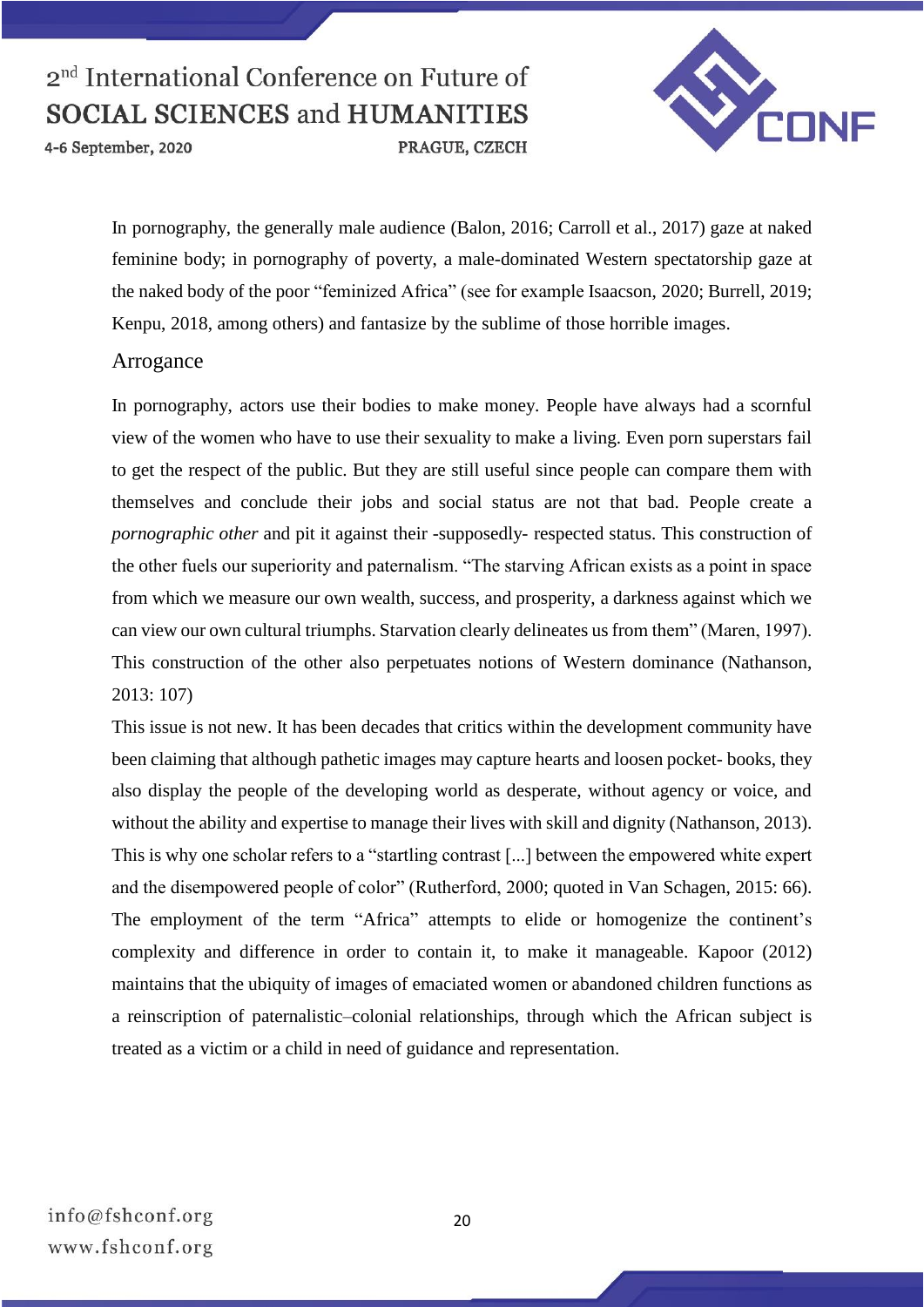

4-6 September, 2020

### DE politicization and Psychic Numbing

Pornography and pornography of poverty both depoliticize. Pornography mainly works as an individual relationship detached from its environment. Of course, in pornography, there is always an environment and as I mentioned in the previous section, this environment is well chosen and organized, but this environment is devoid of power relations outside the individual intimate relations being portrait. Pornography, in this sense, can also be likened to traffic rules: except for some minor issues, both are politically blind. This is exactly what pornography of poverty does. It helps to cover up the real reasons that started the problem in the first place. Some commentators like Ilan Kapoor believe celebrities in Africa serve capitalism which created poverty in Africa in the first place:

PRAGUE, CZECH

celebrity humanitarianism, far from being altruistic, is significantly contaminated and ideological: it is most often self-serving, helping to promote institutional aggrandizement and the celebrity 'brand'; it advances consumerism and corporate capitalism, and rationalizes the very global inequality it seeks to redress; it is fundamentally depoliticizing, despite its pretensions to 'activism'; and it contributes to a 'postdemocratic' political landscape, which appears outwardly open and consensual, but is in fact managed by unaccountable elites (Kapoor, 2012: iii).

Also, like pornography, pornography of poverty makes poverty something regular. We are now much less annoyed by images of emaciated children in war-torn regions of Africa. Photojournalist Susan Moeller writes about "compassion fatigue' resulting from overexposure to traumatic images (1999, 2001), and Stanley Cohen (2001) investigates the "states of denial" that follow exposure to disturbing images and news reports (Soules, 2015: 46). Some in the international development field claim that damaging representations have negatively influenced people's support for international development assistance and have compromised their willingness to take meaningful action (Nathanson, 2013).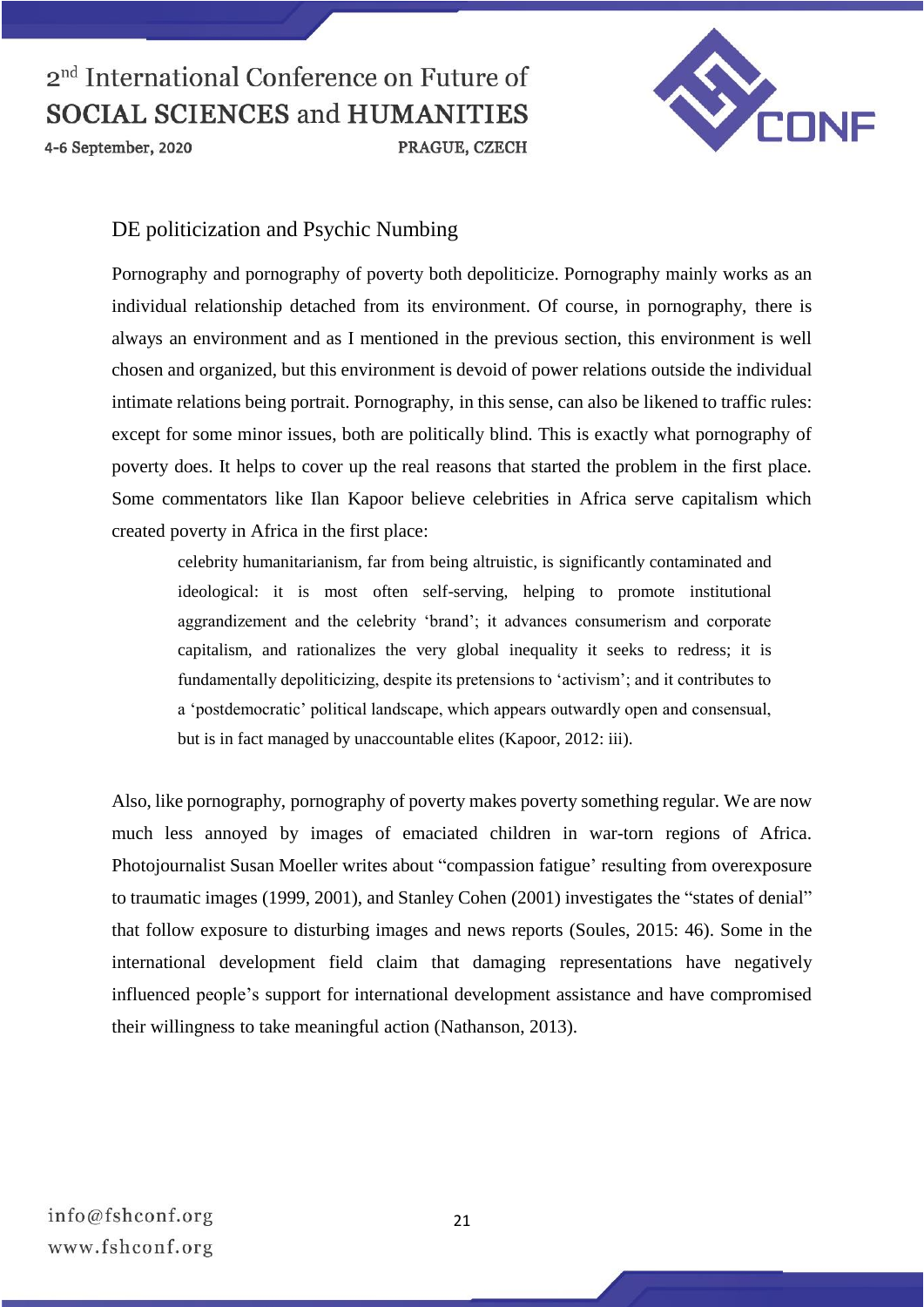4-6 September, 2020



### Oversimplification

Celebrities use poverty to serve themselves and enhance their brands, as we can see later in this paper. A primary function of this framing strategy is to reduce the complexity of poverty in Africa and the Western efforts to address poverty (Van Schagen, 2015). Poverty is dealt with as something which can be solved by goodwill and short-lived actions like distributing food. But, in reality, what are the main causes of poverty in Africa? Overpopulation and instability. By any criteria, population growth in Africa is a big concern (see Ahmadalipour et al., 2019; Mensah, 2019; Brandt et al., 2017; Bongaarts, 2016, among others). Africa is already overpopulated, but the future is darker. The largest increase in population is projected in sub-Saharan Africa with a quadrupling of the population — from just shy of 1 billion currently to 3.9 billion in 2100 (Bongaarts, 2016). Very rarely, if ever, celebrities talk about this issue or try to raise money to harness population growth in Africa. Most sub-Saharan Africans are black and espousing population control might risk celebrities' reputation being linked to white supremacist ideas. If attached to a celebrity, a racist label can ruin his or her career forever. In 2020 alone, Alex Kompothecras, Jessica Mulroney, Peter Hunziker, Craig Gore, Stassi Schroeder, Kristen Doute, Max Boyens, and Brett Caprioni were among celebrities who lost their jobs for "racist" assertions.

PRAGUE, CZECH

Another big problem in Africa is instability. Development is not an event; it is a process. The ethnic structure of Africa fosters an interminable state of war in this region in which tribes try to subjugate others. It cannot be easily understood by a Wester spectator who lives in a society in which tribal background is not that important. We need stable governments to resolute conflicts, punish warlords, plan development processes, find funds for these processes, and execute them. Also, they should control population growth and provide widespread education. This means we need benign dictatorships that are transparent and work under close surveillance of international bodies. Celebrities never risk their career by arguing for dictatorships.

Instead, they choose other strategies, which do nothing much for the problem of poverty but benefit themselves much. Drama and sensationalism permit clear and simplified messaging, giving the audience an option to take sides, claim moral indignation at the situation, and feel good about its support for celebrities and other bodies supposedly involved in solving poverty issues. Critics liken this to a kind of pornography, which in the case of Save Darfur yielded a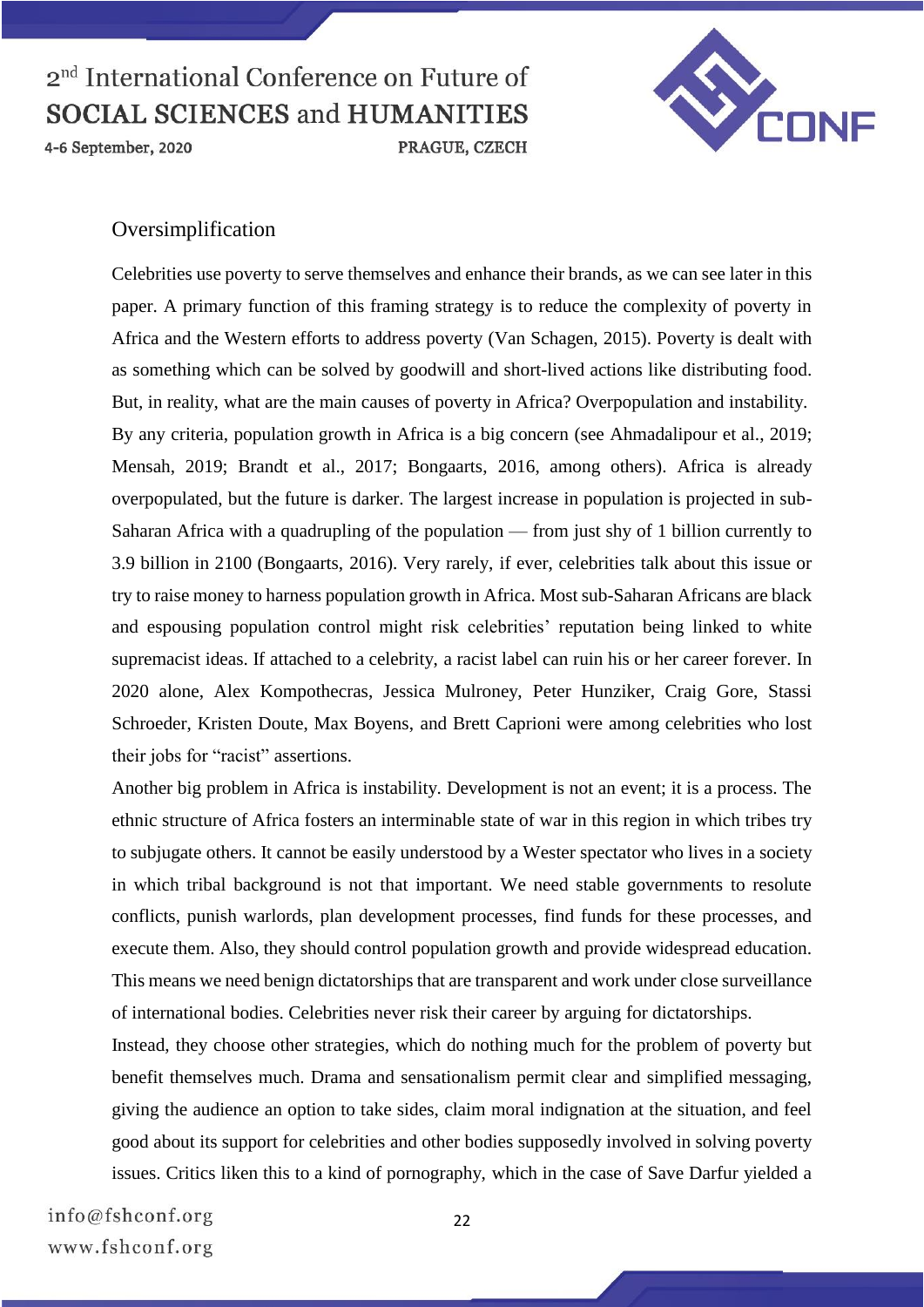4-6 September, 2020

PRAGUE, CZECH



highly moral movement that appealed to people's self-righteousness rather than political analysis (Kapoor, 2012). The lack of a critical stance can mean, simplifying, or ignoring broader relationships between, say, local communities, and global socioeconomic power structures (Kapoor, 2013).

Celebrities go to Africa, feed thousands of starving needy, and even adopt a black child; but then they came back to the comfort of their prosperous lives in Los Angeles, leaving all black children with their poverty behind. Moreover, all those starving people soon feel hungry again but our pretty angles are no longer there to feed them. All images have been taken and their suffering has no value anymore.

#### Self-Serving

Pornography and pornography of poverty both claim they are serving people, and both try to cover up their own interests. The pornography industry claims it helps people extinguish their temptations of violence and rape. Some scholars also help them and say pornography can play a catharsis role for pedophiles or individuals with sexually aggressive dispositions, by conveying relief and helping them placate their proclivity to sexually abuse children or rape, avoiding their acting out (Saramago, Cardoso & Leal, 2019). The pornography industry also claims it has provided jobs and insurance for thousands of people, helped many women to be seen, and provided people who were unsuccessful in other sections the opportunity to become successful in this industry. They never say this industry has had billions of dollars of annual income for companies' owners.

Likewise, celebrities boast about their hard work helping the poor and the needy and they show us how they were kind enough to give up a part of their beloved money for their cause of a better world for all. But celebrities never help where there is no camera. By doing humanitarian work, celebrities are helping themselves, not their subjects. I claim this because as I mentioned above, they never engage in activities to harness population growth or help to create stable governments. By doing humanitarian work, celebrities receive much more than what they pay; in the words of Kapoor (2012: 21):

. . . probably the most pertinent example here is that of Live 8. Billed as the 'greatest show ever' in support of global humanitarianism, it was [...] served as a marketing platform for several corporate sponsors (AOL Time Warner, BBC, Nokia). It also

 $info@fshconf.org$ www.fshconf.org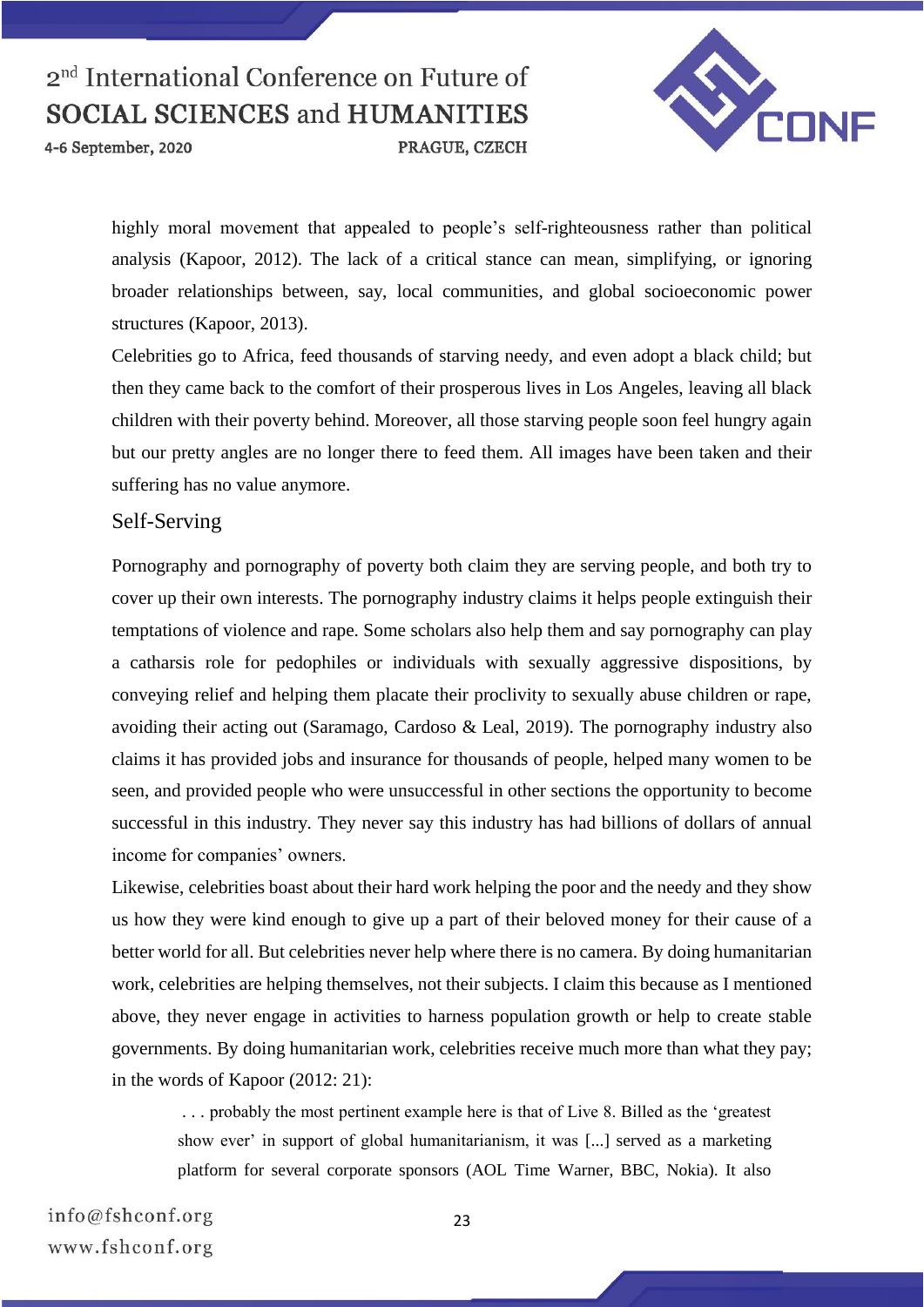4-6 September, 2020



provided 'unpaid' artists with wide global exposure, and subsequent rises in music sales. Thus, for example, the HMV and Amazon album sales of Live 8 artists Pink Floyd, The Who, Annie Lennox, Sting/ The Police, and Madonna increased by between 150 percent and 3,600 percent in the week following the concerts. By any measure, this was indeed the 'greatest show ever', although not for poverty as much as self-promotion.

PRAGUE, CZECH

Beside big financial return, celebrities receive a surge in popularity which can be used for future humanitarian work to better benefit themselves.

### **Pornography**

And finally, pornography of poverty is pornography itself! As human imagination is much vaster than the real can allow, every media product that appeals to human fantasies can at some point function as pornography. In May 2015 I participated in a media psychology course by Professor Arthur Asa Berger. There he introduced an interesting book from Wilson Bryan named Key *Subliminal Seduction, Are You Being Sexually Aroused by This Picture?* The human mind has a rare capability to fill between the lines and therefore the images of shipshape -mostly- white female celebrity among dirty, hungry, and barely dressed black children provide a contrast which can be sexy, if put in the right context. Celebrities and their publicists know this very well and make the most of it.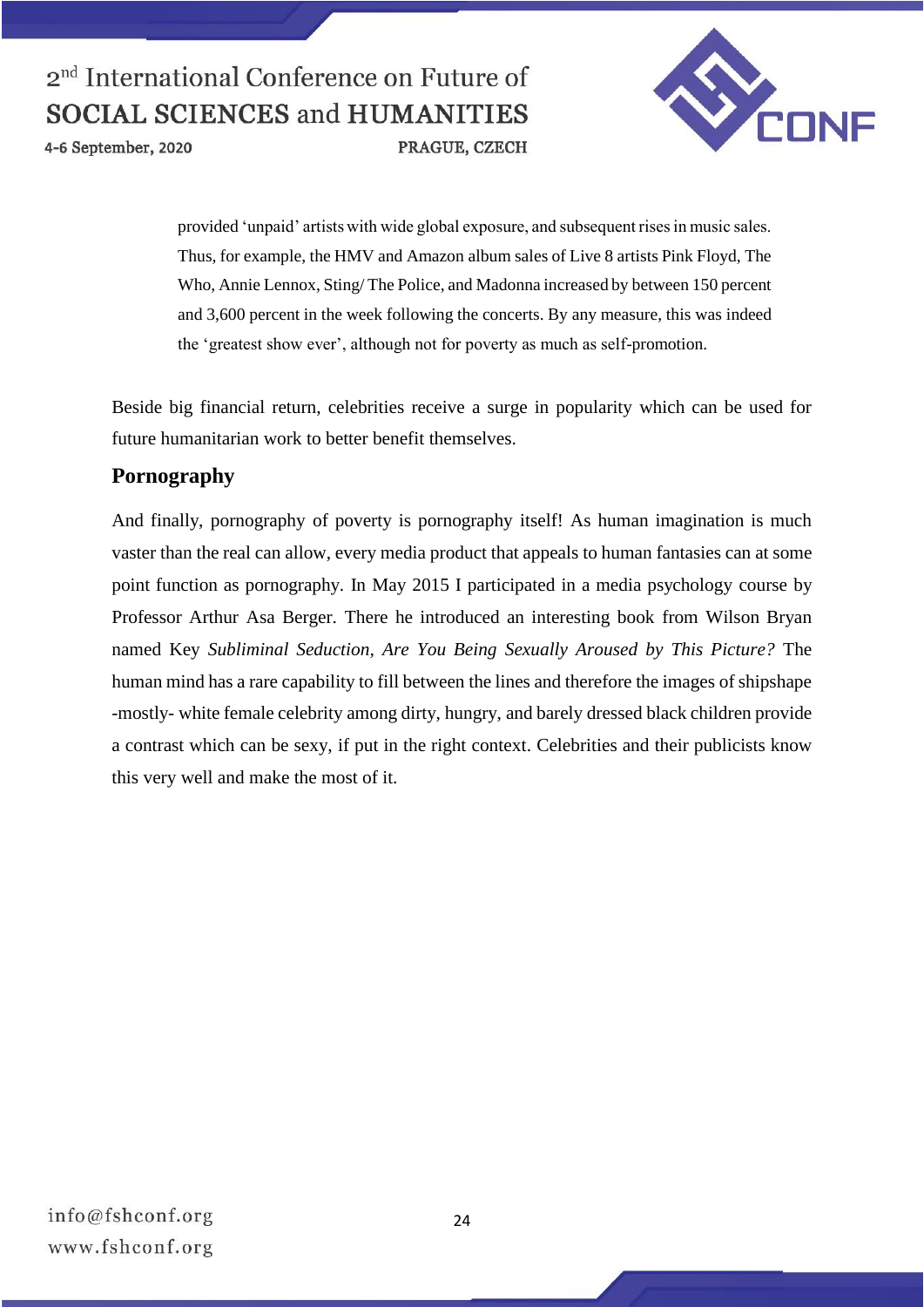

4-6 September, 2020



PRAGUE, CZECH

*Figure 2* Book cover of *Subliminal Seduction, Are You Being Sexually Aroused by This Picture?* (courtesy, professor Arthur Asa Berger).

Therefore, from the naked body of poverty, we are directed to the naked body of the celebrity. As Kapoor (2012) noted:

Bono declares, for instance, that 'This is show business ... Years ago we were very conscious that in order to prevail on Africa, we would get better at dramatising the situation so that we could make Africa less of a burden and more of an adventure' (Bunting 2005). He admits that drawing attention to 'Africa' requires dramatization through show-business- as-adventure; but what he shies away from is that such dramatization often ends up centring the star, not Africa. So when Jolie speaks about Africa (as she often has – for instance in a June 2006 CNN interview with Anderson Cooper), the story ends up being not about Africans, but mostly about her – her experiences travelling there, her guilt, her sympathy (Kapoor, 2012: 21-22).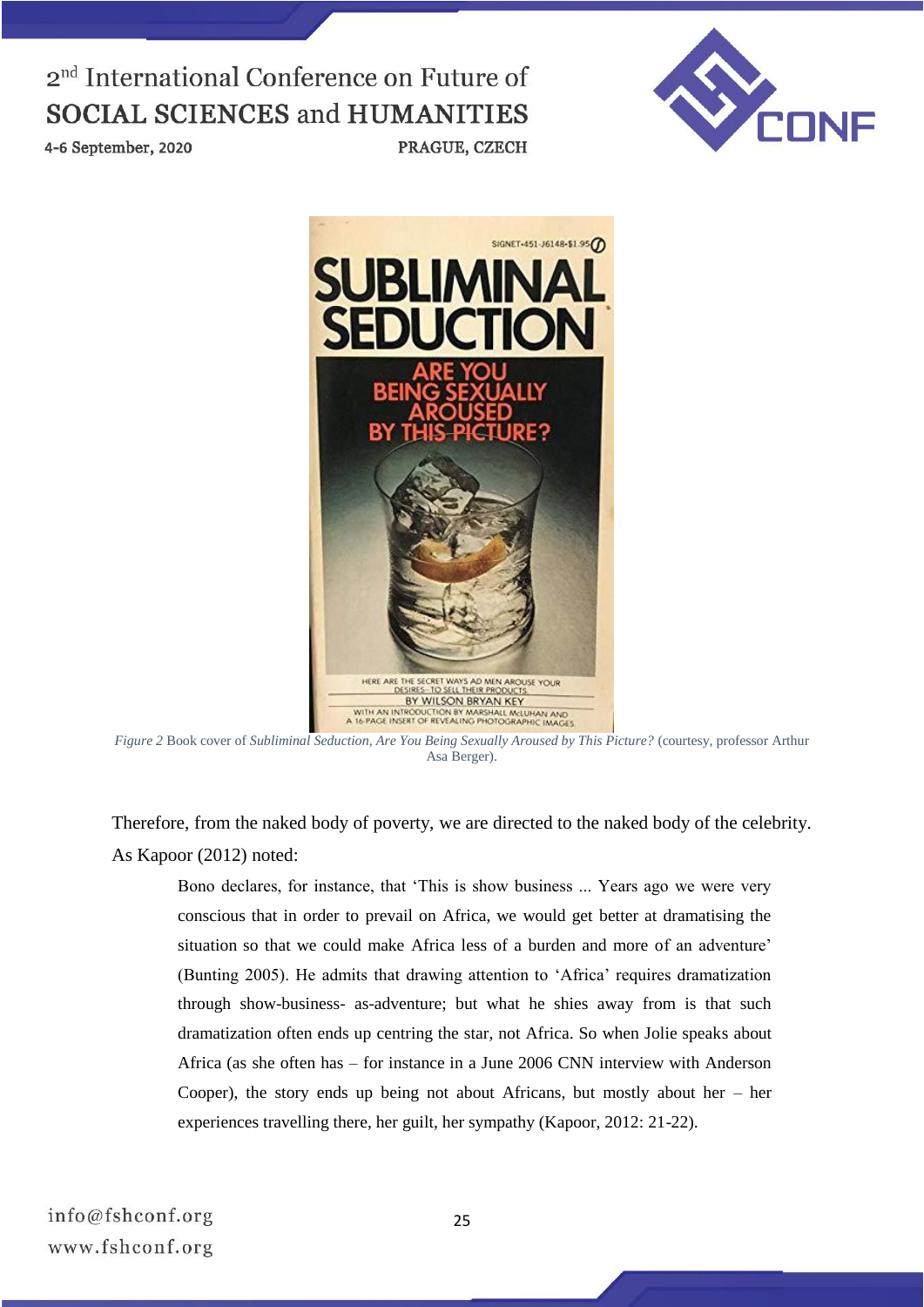

4-6 September, 2020

The proliferation of celebrities has culminated in the saturation of pornography of poverty, and therefore some celebrities have become bolder to show the level of sacrifice they are ready to make for their cause. Gillian Anderson joined a campaign against deep-sea trawling and all she wore was an eel draped across her shoulders while posing for a photograph promoting this campaign; Victoria Beckham, Heid Klum and Chloe Sevigny posed naked for a skin cancer research campaign; Emma Watson posed naked to raise awareness for the environment and beauty of nature; Ansel Elgort posted a nude photo of himself on social media -supposedly- to use his sex appeal for charity; Sophie Monk shared an almost nude photo on Instagram and claimed it was for charity. Jennifer Aniston helped to auction a nude photo of herself for coronavirus charity.

PRAGUE, CZECH

#### **Conclusion**

It was during the 1980s that unprecedented fundraising activities of Western celebrities proved to be successful and in the later years, several even more successful efforts were orchestrated. Increasingly, celebrities have found themselves responsible to solve the problems in which they have no knowledge. As a result, not only they do activities that benefit themselves most, because of this lack of knowledge they make troubles and have others solve them. Celebrities flatulently oppose all wars but when they are in the field, they declare their own wars, like George Clooney who asked for military intervention in Darfur.

Despite many cases of failure, celebrities are still active in humanitarian work all over the world. I call their activities "pornography of poverty" because their activities are astonishingly similar to that of the pornography industry. In both industries, the feminine body is subject to the male gaze, the bodies -of either porn actresses or poverty- are shown naked, the solution to the ever-existing problems are oversimplified, the problems are depoliticized, and the sex appeal is used for self-serving, though both industries claim they want to serve others.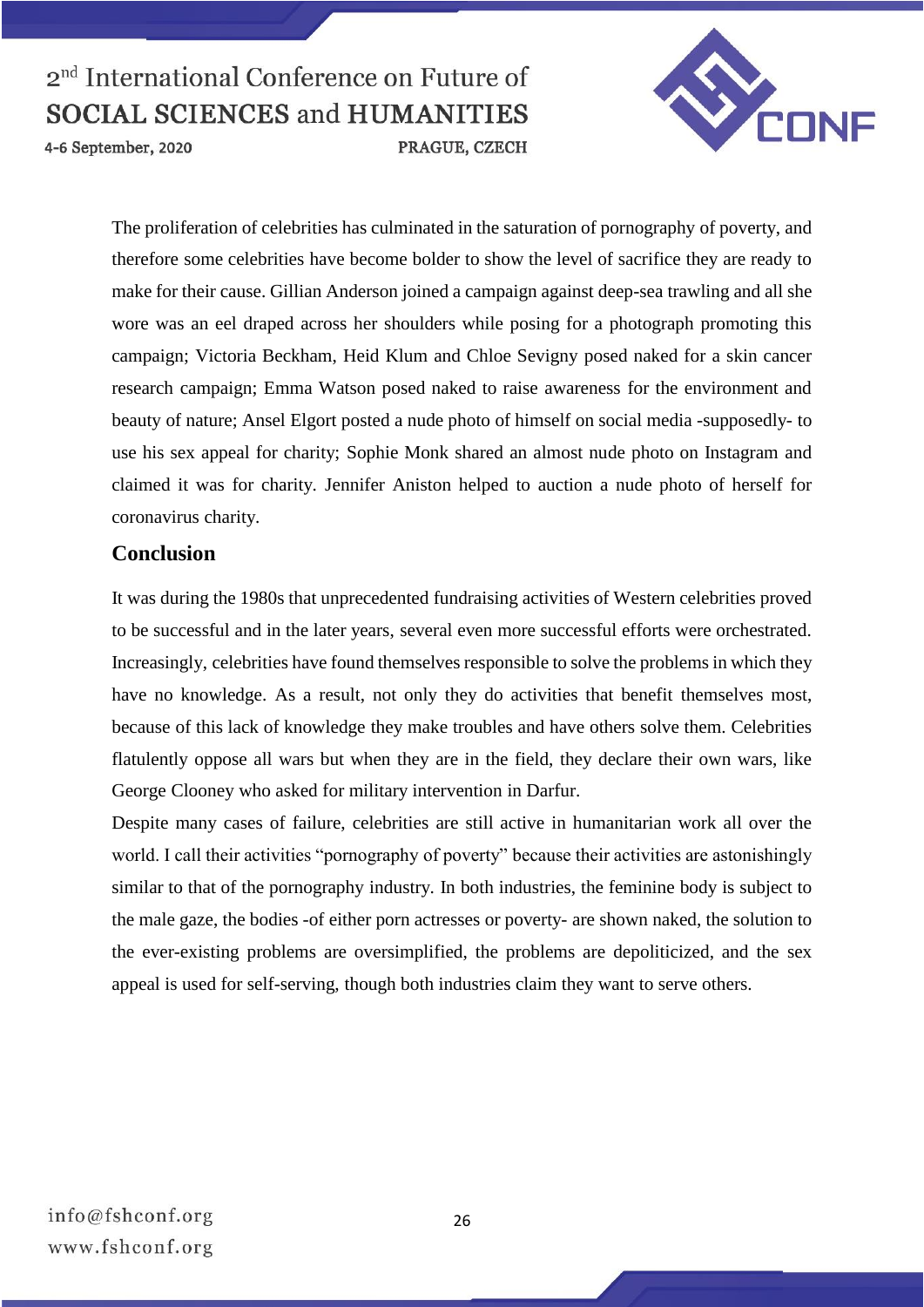4-6 September, 2020



#### **References**

Ahmadalipour, A., Moradkhani, H., Castelletti, A., & Magliocca, N. (2019). Future drought risk in Africa: Integrating vulnerability, climate change, and population growth. *Science of the Total Environment, 662,* 672-686.

PRAGUE, CZECH

- Balon R. (2016) Voyeuristic Disorder. In: Balon R. (eds) *Practical Guide to Paraphilia and Paraphilic Disorders*. Springer, Cham.
- Bongaarts, J. (2016). Development: Slow down population growth. *Nature, 530,* 7591, 409- 412.
- Brandt, M., Rasmussen, K., Peñuelas, J., Tian, F., Schurgers, G., Verger, A., Mertz, O., Fensholt, R. (2017). Human population growth offsets climate-driven increase in woody vegetation in sub-Saharan Africa. *Nature Ecology & Evolution, 1,* 4.)
- Burrell J. (2019) The Negro People's Theatre and the Emergence of the Civil Rights Theatre Movement. In: *The Civil Rights Theatre Movement in New York*, 1939–1966. Palgrave Studies in Theatre and Performance History. Palgrave Macmillan, Cham.
- Capovin, R. (2008). Baudrillard As A Smooth Iconoclast: The Parasite and The Reader. Journal of Baudrillard Studies, Retrieved August 24, 2020 from [https://baudrillardstudies.ubishops.ca/baudrillard-as-a-smooth-iconoclast-the](https://baudrillardstudies.ubishops.ca/baudrillard-as-a-smooth-iconoclast-the-parasite-and-the-reader)[parasite-and-the-reader.](https://baudrillardstudies.ubishops.ca/baudrillard-as-a-smooth-iconoclast-the-parasite-and-the-reader)
- Carroll, J. S., Busby, D. M., Willoughby, B. J., & Brown, C. C. (2017). The Porn Gap: Differences in Men's and Women's Pornography Patterns in Couple Relationships. *Journal of Couple & Relationship Therapy, 16,* 2, 146-163.
- Farrell, W. (2014). *The Myth of Male Power: Why Men are the Disposable Sex*. New York: Simon and Schuster.
- Isaacson, J. (2020). Fanged Future: A review of Jerry Rafiki Jenkins, *The Paradox of Blackness in African American Vampire Fiction*. *Postmodern Culture 30*(2).
- Jameson, F. (2016). *Signatures of the visible*. London: Routledge.
- Kapoor, I. (2012). *Celebrity humanitarianism: The ideology of global charity*. London: Routledge.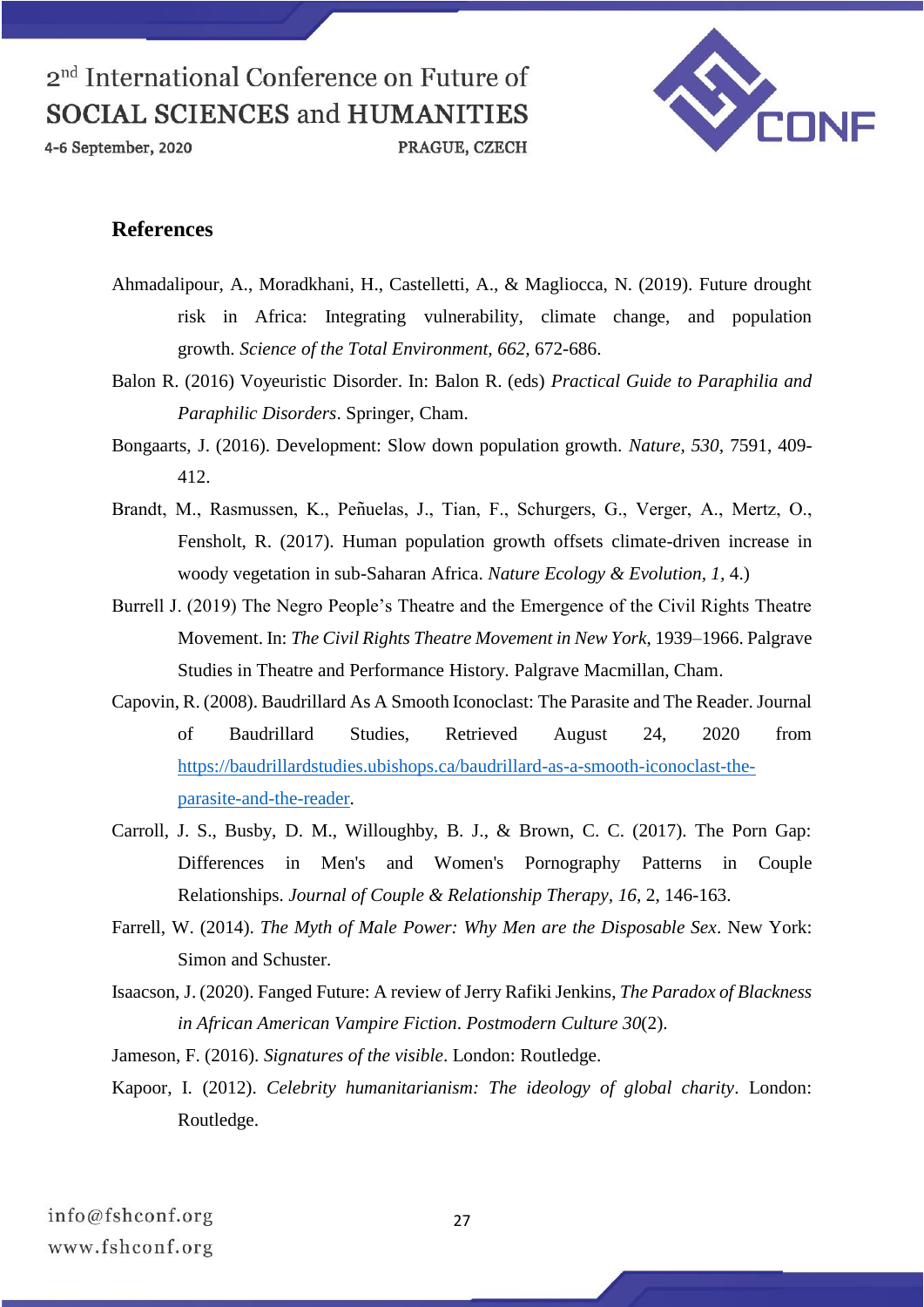4-6 September, 2020

PRAGUE, CZECH



Kellner, D. (2019). Jean Baudrillard, *The Stanford Encyclopedia of Philosophy*, Edward N. Zalta (ed.), Retrieved August, 25, 2020 from <https://plato.stanford.edu/archives/win2019/entries/baudrillard/>.

Kenqu, Y. A. (2018). Fraught Starts, Fragmented Twists, and Forged Endings: (Re)Imagining and (Re)Imaging Black Womanhood in Zulu Love Letter and Yesterday. *Black Camera,9*(2), 277-294. Retrieved August 28, 2020, from [http://www.jstor.org/stable/10.2979/blackcamera.9.2.18.](http://www.jstor.org/stable/10.2979/blackcamera.9.2.18)

Ladner, G. B. (1940). *Origin and significance of the Byzantine iconoclastic controversy*. New York: Published for the Pontifical Institute of Mediaeval Studies by Sheed & Ward.

Lister, M. (2010). *New media: A critical introduction*. London: Routledge.

- Mensah, C. M. (January 01, 2019). Reviewing the narrative concerning the impact of population growth in Africa. *Lexonomica, 11,* 1, 43-55.
- Mirzoeff, N. (2010). *An introduction to visual culture*. New York: Routledge.
- Nathanson, J. (January 01, 2013). The Pornography of Poverty: Reframing the Discourse of International Aid's Representations of Starving Children. *Canadian Journal of Communication, 38,* 1, 103-120.
- Plato (360 B.C.E). *The republic*. Translated by Benjamin Jowett (1991). New York: Vintage.
- Plewes, B., Stuart, R. (2006). The Pornography of Poverty: A Cautionary Fundraising Tale. In Bell, D., Coicaud, J.M. *Ethics in action: The ethical challenges of international human rights nongovernmental organizations*. 23-37, Cambridge: Cambridge University Press.
- Saramago, M. A., Cardoso, J., & Leal, I. (2019). Pornography Use by Sex Offenders at the Time of the Index Offense: Characterization and Predictors. *Journal of Sex & Marital Therapy, 45,* 6, 473-487.
- Shahghasemi, E. (2020). Iranian Celebrities on the Internet. *Journal of Cyberspace Studies*, 4(1), 77-80. DOI: 10.22059/jcss.2020.74782
- Shahghasemi, E., Tafazzoli, B. (2013). Scrabble the Face of Your Opponent: Iranian Blogger's Endeavour to Discursively Undermine Ahmadi Nejad's legitimacy. *Online International Journal of Arts and Humanities*, 2(8), 198-207.